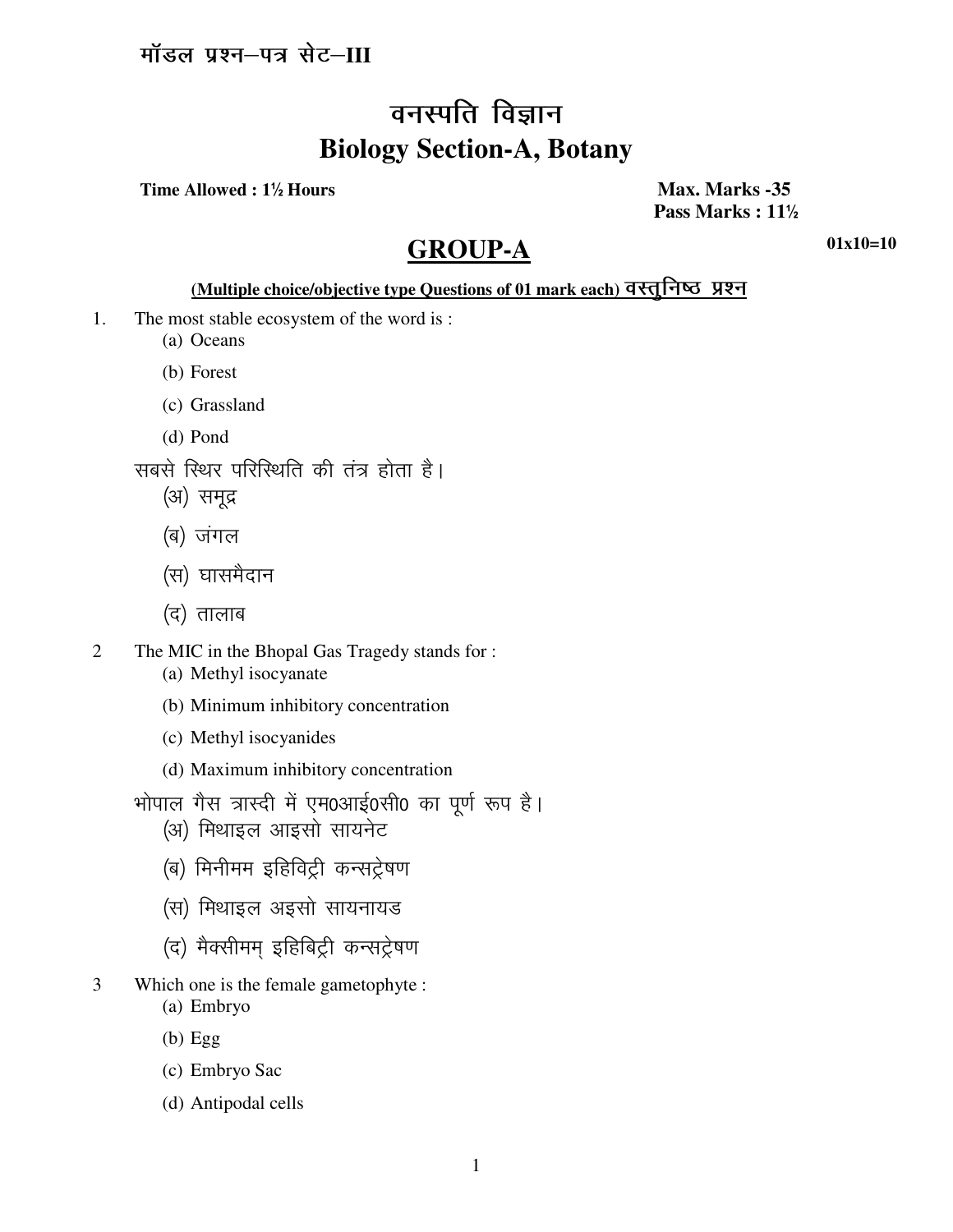इनमें से कौन एक स्त्री गैमिटोफाईट है ?

- (अ) भ्रण
- (ब) डिम्ब
- (स) भ्रणकोश
- (द) एन्टीपोडल कोशिका
- 4 Which is true regarding the germination of pollen grain and movement of pollen tube ? (a) Hydrotactic
	- (b) Chemotactic
	- (c) Chemotropic
	- (d) Geotropic
	- पूमंग के पोलेन टयूब के अंकूरण व चलने की दिशा के क्या सत्यार्थ करता है ?
		- (अ) हाइड्रोटैक्टीक
		- (ब) कोमोटैक्टीक
		- (स) कोमोट्रोपिक
		- (द) जीयोट्रोपिक
- 5 Darwin theory is based on :
	- (a) Natural selection
	- (b) Acquired character
	- (c) Mutation
	- (d) Struggle for existence
	- डार्विन के सिद्धांत आधारित है।
		- (अ) नैचूरल सेलेक्शन
		- (ब) अक्वार्ड कैरेक्टर
		- (स) म्यूटेशष
		- (द) स्ट्रगल फोर एक्सिजटेन्स
- 6 Before the baking of the loaf of bread the bubble contains :
	- (a) CO2 and Ethyl alcohol
	- (b) Only ethyl alcohol
	- (c) Only  $CO<sub>2</sub>$
	- (d) Methyl and ethyl alcohol

पावरोटी के पकाने के पहले मैदे के अन्दर का बूलबूलों में पाया जाता है।

- (अ)  $CO<sub>2</sub>$ व इथाईल अलकोहल
- (ब) केवल इथाईल अल्कोहल
- (स) केवल  $CO<sub>2</sub>$
- $(q)$  मिथाईल व इथाईल अल्कोहल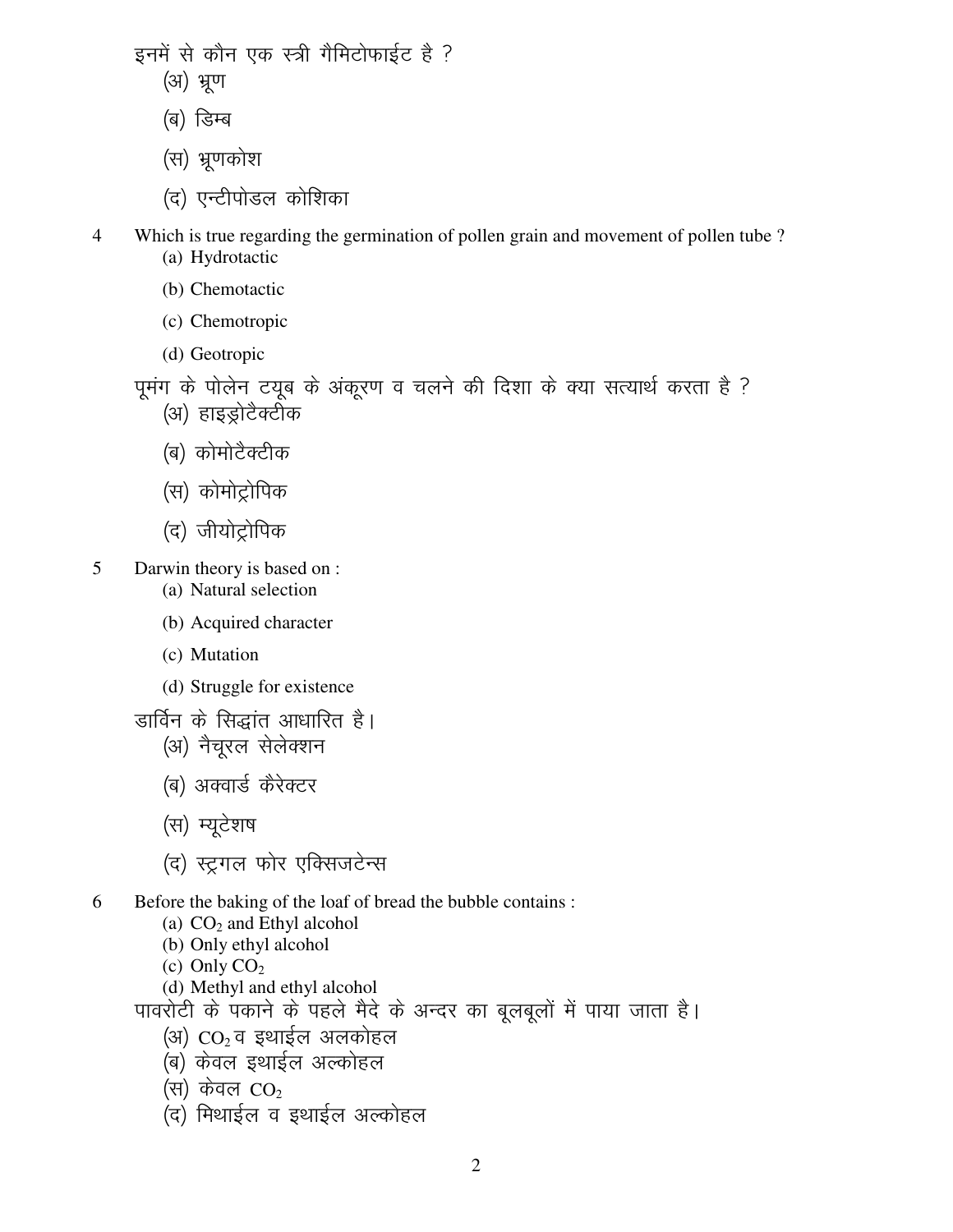7 Which enzymes cut DNA at specific sites ?

- (a) DNA polymerase
- (b) Taq-polymerase
- (c) Topoisomerase
- (d) Restriction endonuclease

किसी विकर से डी0एन0ए0 को विशेष स्थानों पर काटे जाते हैं ?

- (अ) डी0एन0ए0 पोलिमरेज
- (ब) टाक–पोलिमरेज
- (स) टोपोआईसोमरेज
- (द) रिस्ट्रीक्शन इन्डो न्यूक्लियेज
- 
- 8 Lever mechanism of pollination in flower are insect pollinated and found in : (a) Salvia (Sage Flower)
	- (b) Hydrilla
	- (c) Figs
	- (d) Maize

किये द्वारा लीवर तंत्र से परागण एक फूल में पाते हैं।

- (अ) सल्विया
- (ब) हायड्रीला
- (स) फिग
- $($ द) मकई
- 9 Which of the cross will following will give the ratio of 1 : 1?
	- (a) TT x TT
	- $(b)$  TT  $x$  tt
	- (c) Tt x Tt
	- $(d)$  Tt x tt

किस क्रोस से 1:1 का अनुपात प्राप्त होगा।

- $(3)$  TT x TT
- $\left(\overline{q}\right)$  TT x tt
- $(\overline{H})$  Tt x Tt
- $(\overline{\mathsf{c}})$  Tt x tt
- 10 Which of the following is not used as fusogen in somatic hybridization ?
	- (a) High pH Calcium ions
	- (b) PEG
	- (c) Electroporation
	- (d) EDTA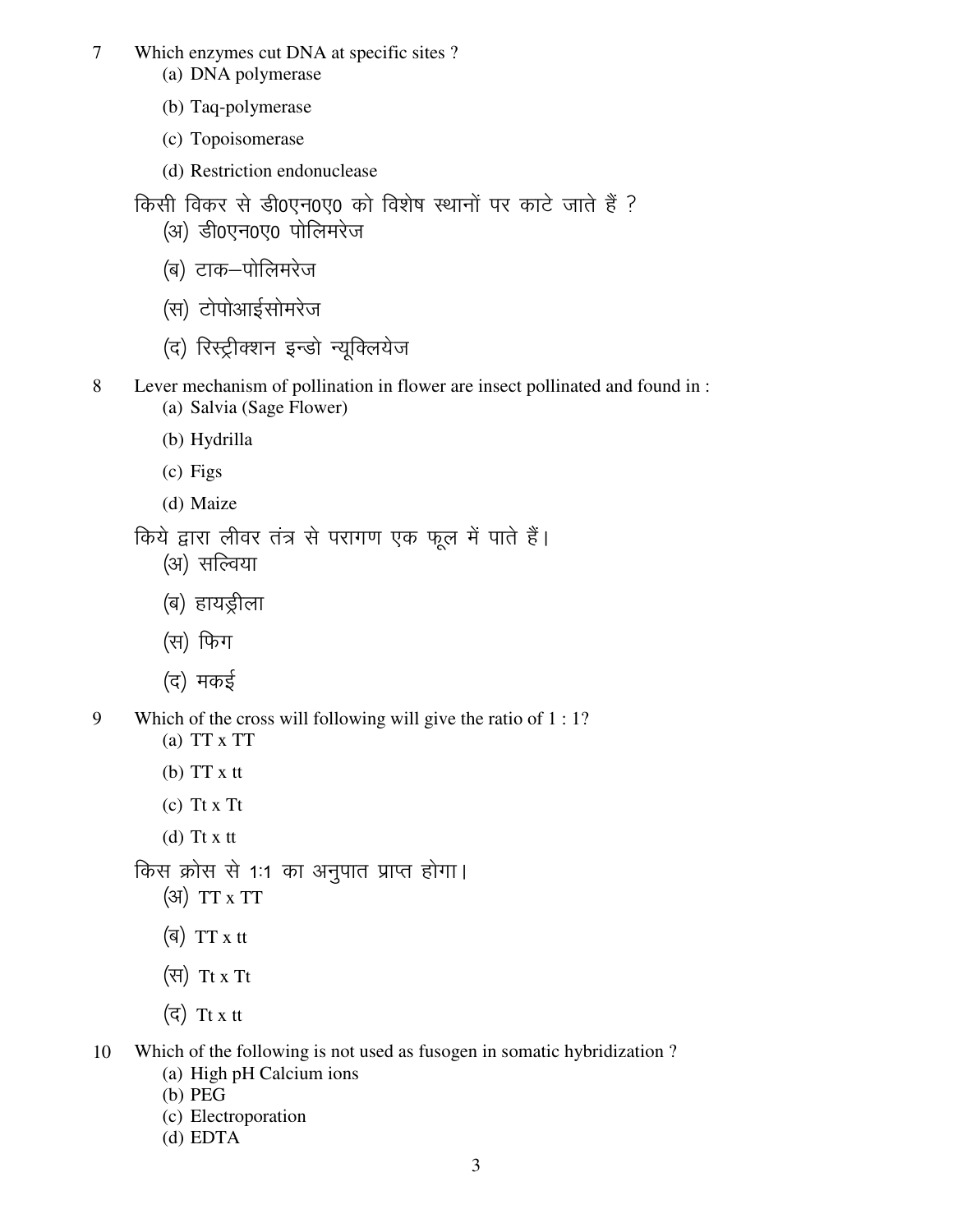निम्नलिखित क्या फ्यूजोजेन के रूप में सोमैटीक संकरण में नहीं प्रयोग होता।

- (अ) हाई पी0एच0 कैलसियम आइन
- $(a)$  पि $o$ ई $o$ जी $o$
- (स) एल्ट्रोपोरेषण
- (द) ई0डी0टी0ए0

### **GROUP-B**

 $03x02=06$ 

#### (Very short Answer type question carrying 02 marks each)

- Which two shows parallelism in evolution? 11
	- (a) Root and insect
	- (b) Fruit and insect
	- (c) Flower and insect
	- (d) Leaf and insect
	- किन दो समूहो में समानान्तर विकास क्रम होता है ?
		- (अ) जड़ व किट
		- (ब) फल व किट
		- (स) फूल व किट
		- (द) पर्ण व किट

12 What is pollenium? Name any two plant in which pollenium are found.

पौलिनियम क्या है ? दो पौधे का नाम बतायें जिनमें पौलिनियम पाये जाते हैं।

What is emasculation? Which period of the day emasculation is done? 13

इमैस्कूलेषण क्या है ? दिन के किस पहर में इसे करना चाहियें।

## **GROUP-C**

 $03x03=09$ 

### (Short Answer type question carrying 03 marks each)

- Name the component genes of the *lac-operon* that controls gene expression. 14 लैक–ऑपैरोण के जीन अव्ययों का नामित करे तथा ये किस प्रकार से जीन के अभिव्यक्ति को नियंत्रण करतें हैं।
- 15 Match  $1,2,3$  with a,b, and c: 1. Zygote a. Triploid 2. Endosperm b. Haploid 3. Pollen grain c. Diploid 1.2, व 3 को अ,ब व स से मेल करें। 1. युग्मनज अ. ट्रीप्लॉयड 2. भ्रूणपोष ब. हैप्लॉयड स डीप्लॉयड ३. परागकण
- What is the ploidy status of: (a) Nucellus (b) Megaspore Mother Cell (c) Functional 16 Megaspore.

इनके गुणासूत्र समूह क्या है ? (अ) न्यूसेलस (व) मेगास्पोर मदर सेल (स) कार्यवाहक मेगास्पोर।